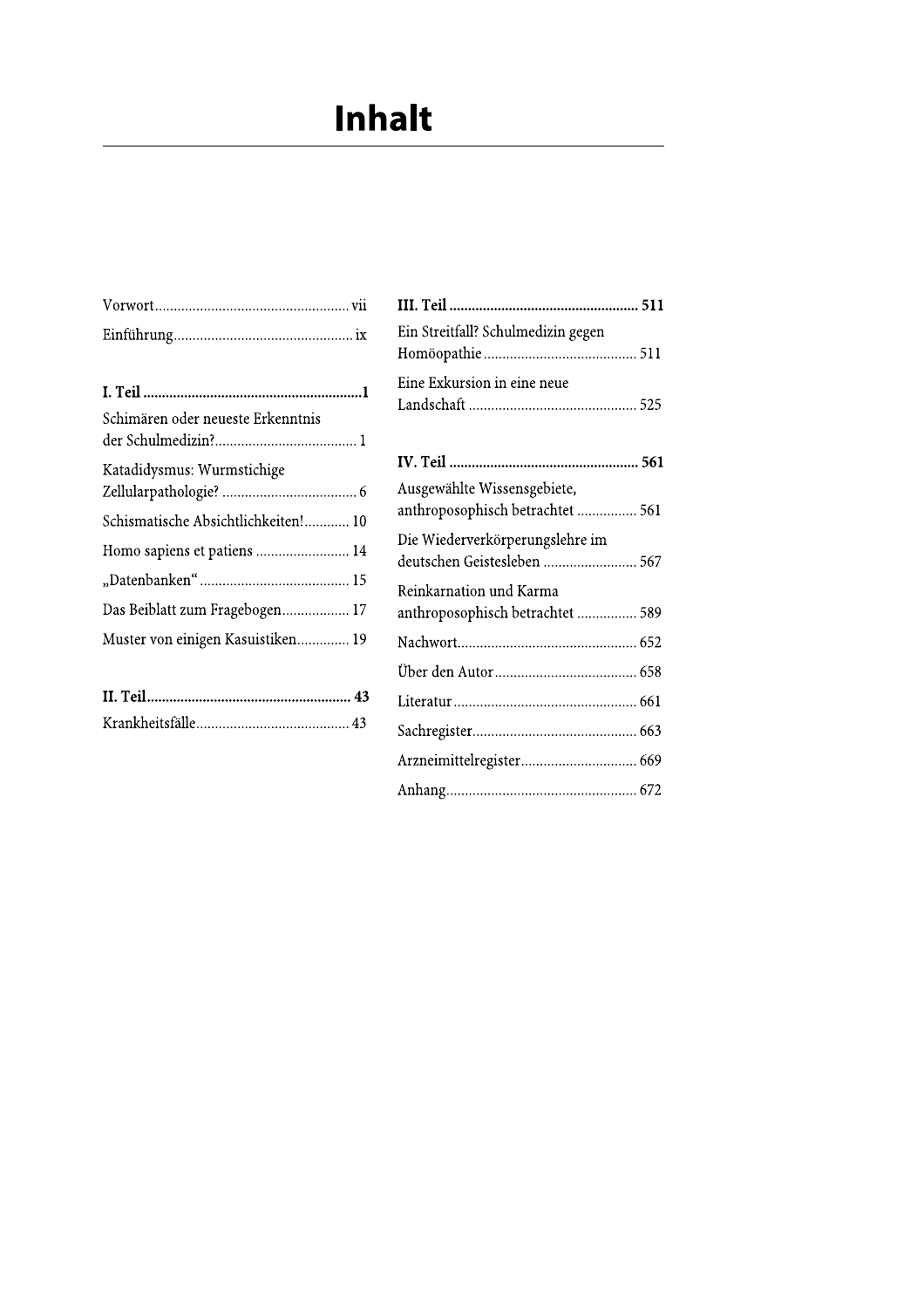Dieses vierte Buch als die Fortsetzung von "Homöopathie und Anthroposophie I" der Schriftenreihe KLASSISCHE HOMÖOPA-THIE präsentiert im Verein mit weiteren Aspekten der Reinen Lehre die Verwendbarkeit des Rechners hinsichtlich der Arzneimittelwahl bei akuten, subakuten und besonders bei refraktären und chronischen Erkrankungen.

Weit über 200 Fallbeispiele, als Fallstudien häufig bis in die Einzelheiten ausgearbeitet, sollen nicht nur die Wirksamkeit der probaten LM- oder Q-Potenzen als die letzten Kreationen Hahnemanns dokumentieren, sondern auch die moderne COMPUTER-HOMÖOPATHIE in ihrer praktischen Verwirklichung darstellen. Die technische Bewältigung ist heute ohne Probleme.

Wenn die Homöopathik jetzt als Hochschulfach debütiert, hat sie ihre echte Chance in Sachen Forschung und Lehre und Patientenbetreuung dann, wenn sie - das mag profan klingen – zu solchen Aufgaben konsequent den Rechner benutzt im Verbund mit einer ebenfalls modernen Fragebogentechnik. Bleibt das alles nur "Handhabung"? Ganz und gar nicht! Doch die Durchsetzung homöopathischer Gesetzmäßigkeiten und Praktiken ist in anderer Form unmöglich aufgrund des systemimmanenten Vorhandenseins einer

exorbitanten Menge von Daten innerhalb der homöopathischen Arzneimittellehren einerseits und einer je nach Kasus mehr oder weniger großen Fülle von Symptomen, Zeichen und Modalitäten aus dem Fundus einer wenn erforderlich - "totalen" Krankenbiografie einschließlich der Blutsverwandtschaft aller Grade andererseits:

Ohne die Hilfe meinetwegen eines Anamnese-Journals und seines Zwillingswesens, des Rechners, als Datenpartner ist die klassische Homöotherapie nicht zu bewältigen.

Der Baum der Erkenntnis in Sachen homöopathischer Iatrik kann nur dann apperzipiert werden, wenn er wahrhaftig von allen Seiten betrachtet wird. Jede Ansicht wird andere Phänomene und Züge erkennen lassen. In den ersten drei Bänden wurde bereits so verfahren, zuletzt unter Einbeziehung von Lehrinhalten der modernen Geisteswissenschaft Rudolf Steiners.

In vorliegendem Buch geht es abermals auch um "Ausgewählte Wissensgebiete, anthroposophisch betrachtet" unter dem Blickwinkel der LEHRE VON DER WIEDERVERKÖRPERUNG - in Kürze, versteht sich. Es wird versucht, gerade die "Logik" der Krankheiten des Homo sapiens eingängiger zu machen.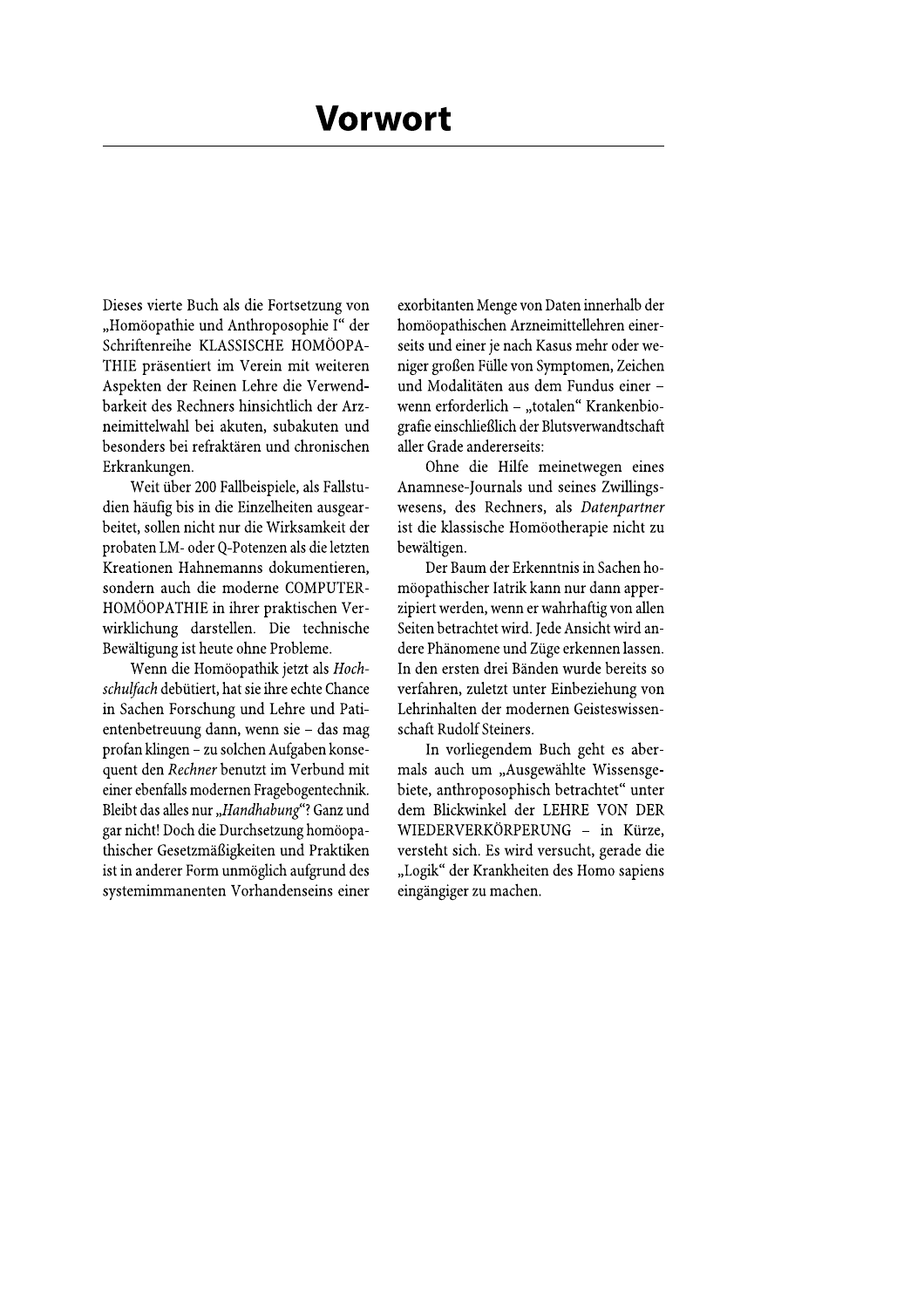# I. Teil

In diesem vierten Band soll bereits an diesem Platz eine Mitteilung der Ärzte-Zeitung, 1.6.93, gebracht werden, die entweder als

Menetekel aufzufassen oder für ein Gaudium zu halten ist.

Fragen wir lieber so:

# Schimären oder neueste Erkenntnisse der Schulmedizin?

"Fieber sollte immer dann therapiert werden, wenn es auf akut bedrohliche Werte über 41 Grad Celsius steige ...

Erhöhte Körpertemperatur aktiviert Immunzellen ... Viele Eltern entwickeln in Bezug auf ihre Kinder eine regelrechte ,Fieberphobie"."

Man muss sich die Augen reiben wegen solch unverhohlener Sinneswandlungen der Schulmedizin. Genau sie ist es, die die Pseudowissenschaft der Gefährlichkeit von Fiebern den Laien aufgenötigt hat! Unserer Zunft wird wohl angst und bange vor den Folgen der bisher stur durchgeführten Fiebertherapie. Heute noch "muss man" bereits bei Halsbeschwerden mit leichtem Kratzgefühl mit Antibiotika loslegen, ein Mikrobenund Penizillin-Fetischismus, der nicht mehr verantwortet werden kann.

Niemand natürlich kommt um eine Differenzierung auch von Fieber-Fakten herum. Ich möchte den Medizinmann sehen, der bei der schweren Mandelentzündung, auch wenn hier einmal wenig Temperaturerhöhung vorhanden ist, nicht mit seinem Antibiotikum einschreitet – sonst kennt er ja nichts.

Derart ist das Postulat, Fieber bis 41 Grad muss nicht therapiert werden, ein hirnrissiges Gerede in Sachen therapeutischer Nihilismus der obskuren Wiener und Pariser Schule der Jahrhundertwende.

Der Zweck heiligt wohl die Mittel! Warum sonst diese neuesten schulmedizinischen Aktivitäten? Vorher noch die Frage: Wer hält eigentlich wen für besonders bescheuert innerhalb unserer Berufsgenossenschaft?

Motiv a) Man möchte die naturgemäßen Heilmethoden unterlaufen, die eine ausgezeichnete Fieberbehandlung ihr Eigen nennen, man möchte so tun, als ob Derartiges nicht von Bedeutung sei - alles werde erst gefährlich ab 41 Grad Temperatursteigerung. Die "Fieberphobie" der Eltern ist das andere deplatzierte Getue.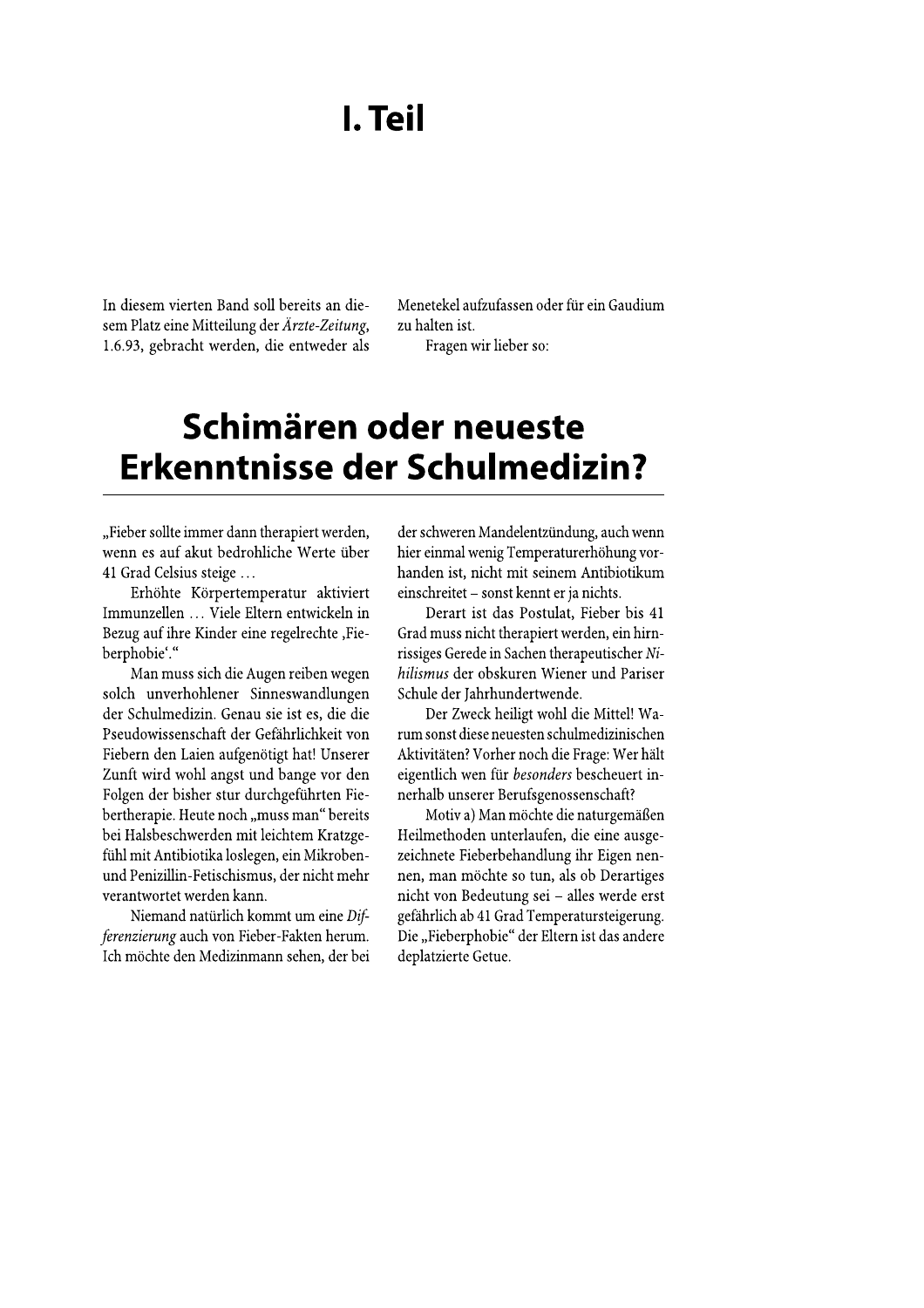Summa: Man vermiest die kunstvoll praktizierte Fiebertherapie mit natürlichen Arzneien insbesondere der Homöopathie, die ja die differenziertesten Medizinen dafür hat, weil doch bis 41 Grad, ad exemplum mit Wasseranwendungen, es vollauf genüge, solche Prozesse zu beeinflussen.

Ein Mann, der erst ab 41 Grad behandelt, gehört vor den Kadi, genauso wie jener, der außer seiner Patent-Penizillin-Medizin bewusst nichts anderes verwendet.

Welche Höhe auch immer ein Krankheitsprozess an Temperaturen aufweist und welche Erkrankung auch es angeht, ist völlig egal: Mit Wadenwickeln, Alkoholumschlägen und anderem Schnickschnack vorzugehen, ist sträflich, wenn es nicht um Trivialitäten geht. Es dreht sich grundsätzlich um die Idee des Vorganges, inklusive selbstverständlich der Fähigkeit einer gekonnten klinischen Diagnose, beginnend vom Halsabszess über die Bronchopneumonie bis hin zum Verdacht einer akuten Wurmfortsatzentzündung meinethalben. Die Höhe des Fiebers kann so verschieden sein, dass man niemals im relativen Vergleich nur hohe Fieberentwicklungen als gefährliche bezeichnen darf. Jedwede Fieberaktivität des kranken Organismus kann ein Omen malum sein oder werden - das weiß der Medizinstudent im ersten Semester. Fast immer jedoch liegt das Gegenteil vor.

Motiv b) Neben dieser einen makabren Mentalität der "Alles-Beweger" wiegt wesentlich schwerer der Verdacht, dass diese Superspezialisten plötzlich heftigen Tort empfinden wegen ganz anderer sie tangierender Kalamitäten.

Eine längst bekannte Veröffentlichung des Deutschen Krebsforschungszentrums aus dem Jahre 87 verkündet das Resultat einer zehnjährigen Studie: Menschen, die in der Jugend kein Fieber hatten oder deren fieberhafte Krankheitsprozesse ständig medikamentös durch Antibiotika et cetera unterdrückt wurden, werden im Alter an einem achtfach erhöhten Krebsrisiko leiden.

Diese Studie wurde weitergeführt. Es hat sich bereits eine Menge von vergleichbarem Material angesammelt; das wurde auch offiziell bekannt gemacht.

Ist also eine derartige Forschungsarbeit reproduzierbar, heißt das klar und deutlich, eine Fieberunterdrückung kann oder wird die Patienten später um das Achtfache in eine Krebserkrankung treiben. Ist dem so, wäre diese gängige Unterdrückung von beinahe immer vorteilhaften, die Immunität fördernden Entzündungsprozessen aller Art, ein iatrogener, noch nicht krimineller Akt, aber einer mit kriminellen Ergebnissen!

Die Chose wird doch dadurch nicht verharmlost, weil es auch Menschen geben soll mit der gleichen Krebs-Prognose, die einwandfrei von früher her kein Fieber kennen, die in der Jugend kaum je daran erkrankt waren. Das allerdings ist eine alte biologische Erfahrung, dass im späteren Leben an Krebs Erkrankte in jungen Jahren von sich aus kaum Fieberprozesse produzierten.

Genau dieses Phänomen beweist es ja, dass zwischen malignen Tumoren einerseits und Entzündungsgeschehen andererseits eine polare Abstimmung existiert. Wird dieses physiologisch latente Gleichgewicht durch die mutwillige Suppression von Entzündungs- und Fiebererkrankungen gestört, wird der Kranke für die Zukunft iatrogen gezeichnet.

Die anthroposophische Medizin ist sich längst über diese Verknüpfungen im Klaren und handelt danach. Sie verwendet keinerlei fieberunterdrückende Medikamente -Extremfälle ausgenommen.

Die Letztere im Übrigen erlaubt sich ebensowenig wie die Homöopathik, ebenso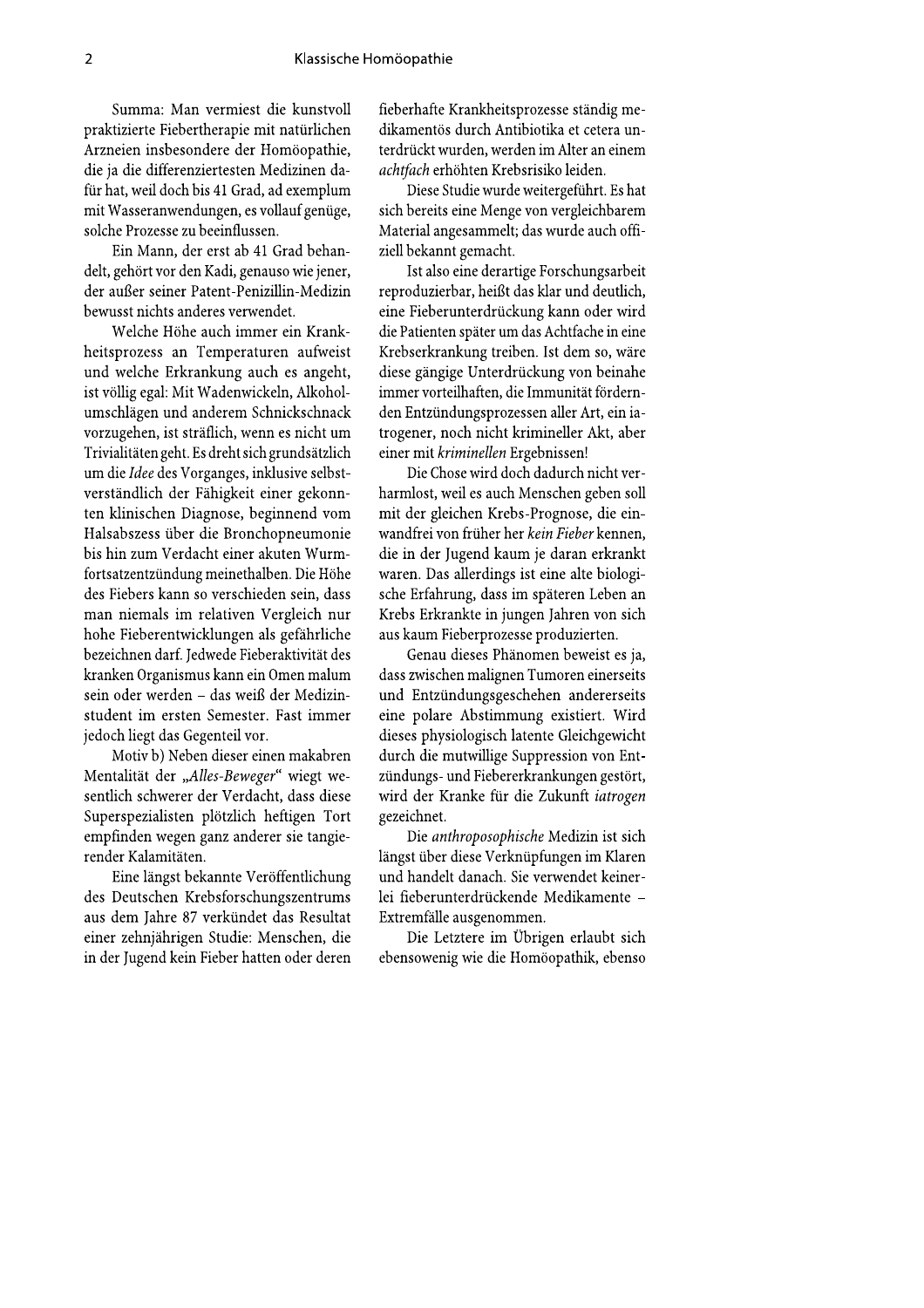wenig wie die Naturheilkunde insgesamt, die Dummheit, ein Entzündungs- und Fieberleiden nur deshalb erst ab 41 Grad anzugehen, weil die Schulmedizin mehr und mehr in Panik gerät:

Weil die Schulmedizin mehr und mehr in Panik gerät, dreht dieselbe den Spieß um und postuliert, ein Fieber wird erst ab 41 Grad behandlungsbedürftig. Der ganz normale Wahnsinn.

Jahrzehntelang hatte man bisher umgekehrt argumentiert! Jedes Fiebergeschehen war eine Untat des kranken Menschen - das war zu eliminieren.

Das passt gut zur Einfältigkeit der Fiebertherapie der Lehrmedizin: Für akute Fälle hat man die Antibiotika, für die chronischen Entzündungen die Cortisone. Patentmedizinen bedürfen keiner besonderen ärztlichen Bemühung - und weil von Hinz und Kunz angewendet, können sie wohl nicht schädigen (siehe Contergan). Und so ist man rundherum abgesichert. Der Alltagsbetrieb in Praxis und Klinik geht seinen Gang.

Auch die Fiebervorgänge - die Schulmedizin fürchtet sich davor wie der Teufel vor dem Weihwasser - sowohl differenzialdiagnostisch als auch differenzialtherapeutisch zu ästimieren nach den Gesetzen, nach denen das jeweilige Leiden angetreten ist, verlangt unabdingbar Heilkunst in neuer Sicht. Diese erlaubt niemals die systematische Unterdrückung aller möglichen Selbstheilungsversuche des in seinen natürlichen und gesunden Konstellationen auseinanderdriftenden kranken Organismus unter der Ägide gerade seiner fieberhaften Bemühungen mit diversen, vor allem chemisch-allopathischen Tricks.

Notabene liefert auch die Naturheilkunde keineswegs differenzialtherapeutisch selektierte Heilmittel; das schaffen allein die Homöopathik und die anthroposophische Medizin.

Doch ist die Erstere zweifelsfrei und selbstverständlich eine mittsinnige, ebenfalls sanfte Heilweise, für die wir alle dankbar sind. Wiederum, das Bessere ist des Guten Feind. Je "menschengemäßer" ein Heilsystem sein kann, desto profunder werden die Erfolge auch bei den chronischen Erkrankungen sein - der Domäne der Homöopathik.

So gesehen liegt dieselbe mit der anthroposophischen Medizin an der Spitze; Homöotherapie als Simile-Medizin wirkt systemimmanent a priori!

Beider Erkenntnistheorie geht bis in die Details auf das Menschenbild der Geisteswissenschaft Rudolf Steiners zurück. Die Reine Lehre hat keine eigene!

Diese Interpretation modernster Provenienz demnach, hochkarätige Fieberreaktionen, meinetwegen bis 41 Grad - Ausnahmen bestätigen die Regel - einfach ablaufen zu lassen, anstatt eine gekonnte, individuelle, eine Simile-Behandlung etwa in die Wege zu leiten, ist abenteuerlich.

Über Nacht scheinbar kam der Umbruch. Dokumentiert alles das die Bankrotterklärung der nach dem Zweiten Weltkrieg bis heute noch als Wunderwaffen hochgejubelten Antibiotika (und Cortisone), serviert als Patentheilstoffe nach dem Gießkannenprinzip und bis in die allerletzte Zeit in massivsten Dosen? Was ist da los?

Jetzt plötzlich liest man: "Endlich: Cortisonbehandlung ohne Schrecken. Man kommt heute mit Dosierungen von 5 mg täglich aus, die zeitlich auf das Notwendigste begrenzt werden" (TV Hören und Sehen, 11.06.93). Auch Ärztezeitungen sprechen neuerdings von "Krümeln" von Cortisongaben. Widerlich, das Ganze? Und was ist hier los? Die Mikrobe der menschlichen Dummheit hat die "Putzigen" der Uni Marburg doppelt erwischt. Neben der Schelte der einen Gruppe,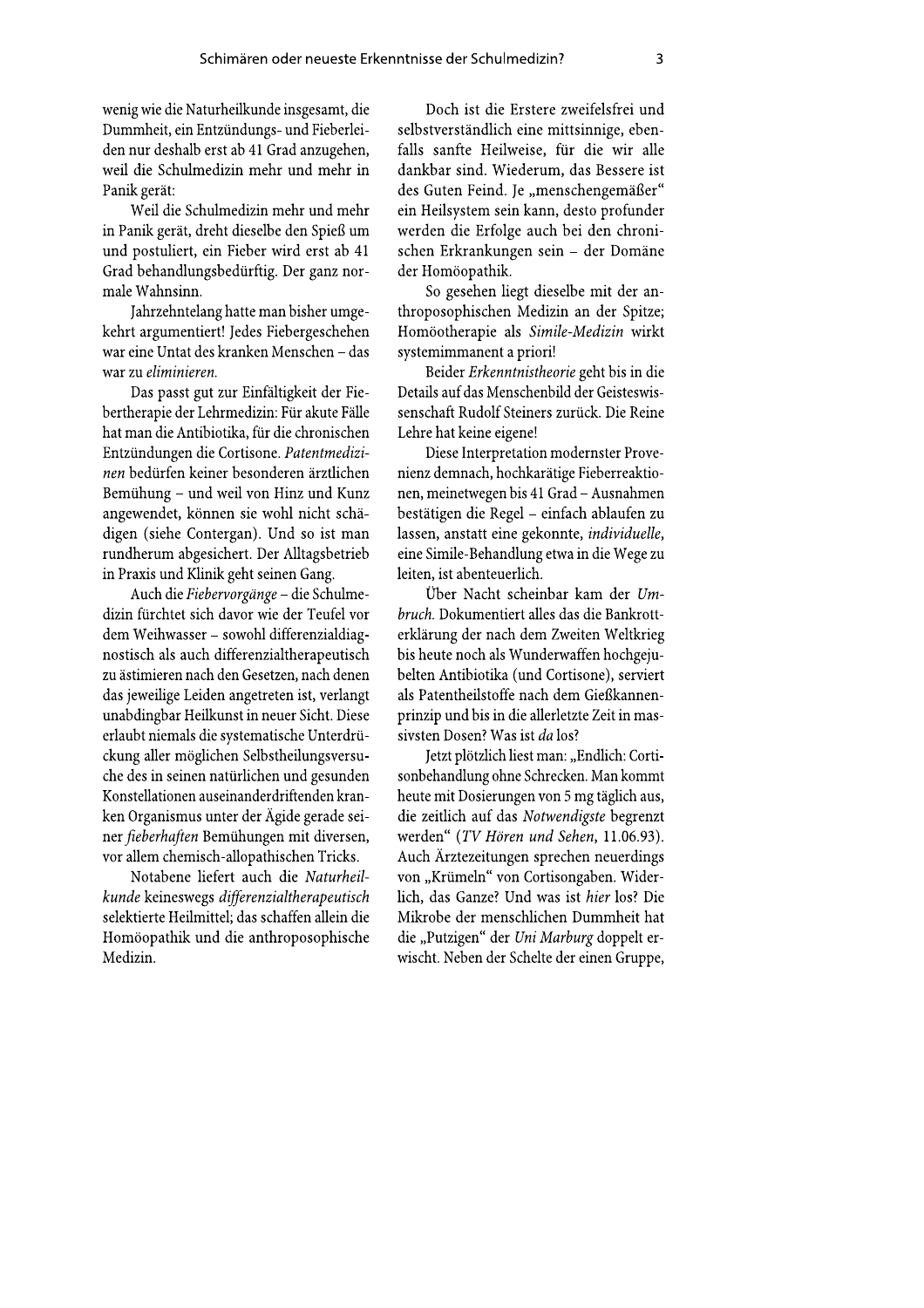# II. Teil **Krankheitsfälle**

Das Kernstück jeglicher Heilkunst ist, auch nach Hahnemann, einen kranken Menschen gesund zu machen, was man heilen nennt.

Das sollte man nicht als selbstverständlich hinnehmen. Ein keinesfalls geringer Teil zeitgenössischer Iatrik funktioniert iatrogen leider, das ist patientenschädigend. Es wird auch von niemandem abgestritten; der Tenor, das sei leider nicht zu ändern.

Die Simile-Medizin besitzt Mittel, die eben nicht schaden, nicht im Geringsten. Die Probe auf das Exempel folgt auf dem Fuße: Wie in sämtlichen früheren Kasuistiken wird auch in diesem Buch bewiesen (200 Fallbeispiele): Man kann heilen, ohne zu schaden.

Abgesehen von den "Reaktionen" der (passenden) Homöopathika, die erwünscht sind, ist jede einzelne Chemietablette meinethalben schädlicher als tausend Tropfen einer potenzierten Arznei. Höchstpotenzen sind ausgeschlossen. Sie stammen nicht von Hahnemann. Bei ihm ist das "Höchste" die C 30, D 30, LM 30. Wer noch "Höheres" braucht, kann schweren Schaden anrichten. Er ist impotent als Hochpotenzler! Einige Ausnahmen mögen die Regel bestätigen.

Das Herzstück also der Heilkunst ist, wie der Name sagt, den Homo patiens gesund zu machen. Darauf hat sich die Therapie einzustellen.

Das "nil nocere" des Hippokrates in Frage zu stellen, beweist die Gefahr, dass die "Allesbeweger" der Gilde zu heilbesessenen Chaoten verkommen!

Die Beseitigung aller möglichen Erkrankungen, wie sie anschließend geschildert wird, glückte allerdings nicht durch die "sanfte Medizin" per se, sondern mit Hilfe der Homöopathika, der individuellen Behandlungsweise katexochen.

Wie gewohnt, wurden die LM-Potenzen, moderner "Q-Potenzen" genannt, verwendet beinahe ausschließlich in den formidablen LM-18-Dosierungen. Die LM-Medizin ist keine hochexplosive (das wird ihr manchmal nachgesagt), sondern die harmloseste, bequem zu handhabende, ja, oft elegant wirkende Arzneikreation, die uns der Meister Hahnemann am Ende seines Lebens zurückgelassen hat.

Ich verwende sie seit vielen Jahren, sie haben mich nie enttäuscht: Vielmehr ich sie in dem Augenblick, in dem ich ihre Heilkraft deshalb ad absurdum führte, weil sie von mir nicht simile-gemäß definiert werden konnte.

Schon von daher war der Einsatz des Rechners gerechtfertigt - selbstverständlich auch für den unkomplizierten Fall. Er bleibt unverzichtbar deshalb schon, weil er eine Sicherheit bietet, die vorher unvorstellbar war im technischen Bereich dort, wo er seinen Auftrag hat - und dergestalt den Kopf frei macht für das, was der Homo homoeopathicus gar nicht besser machen kann: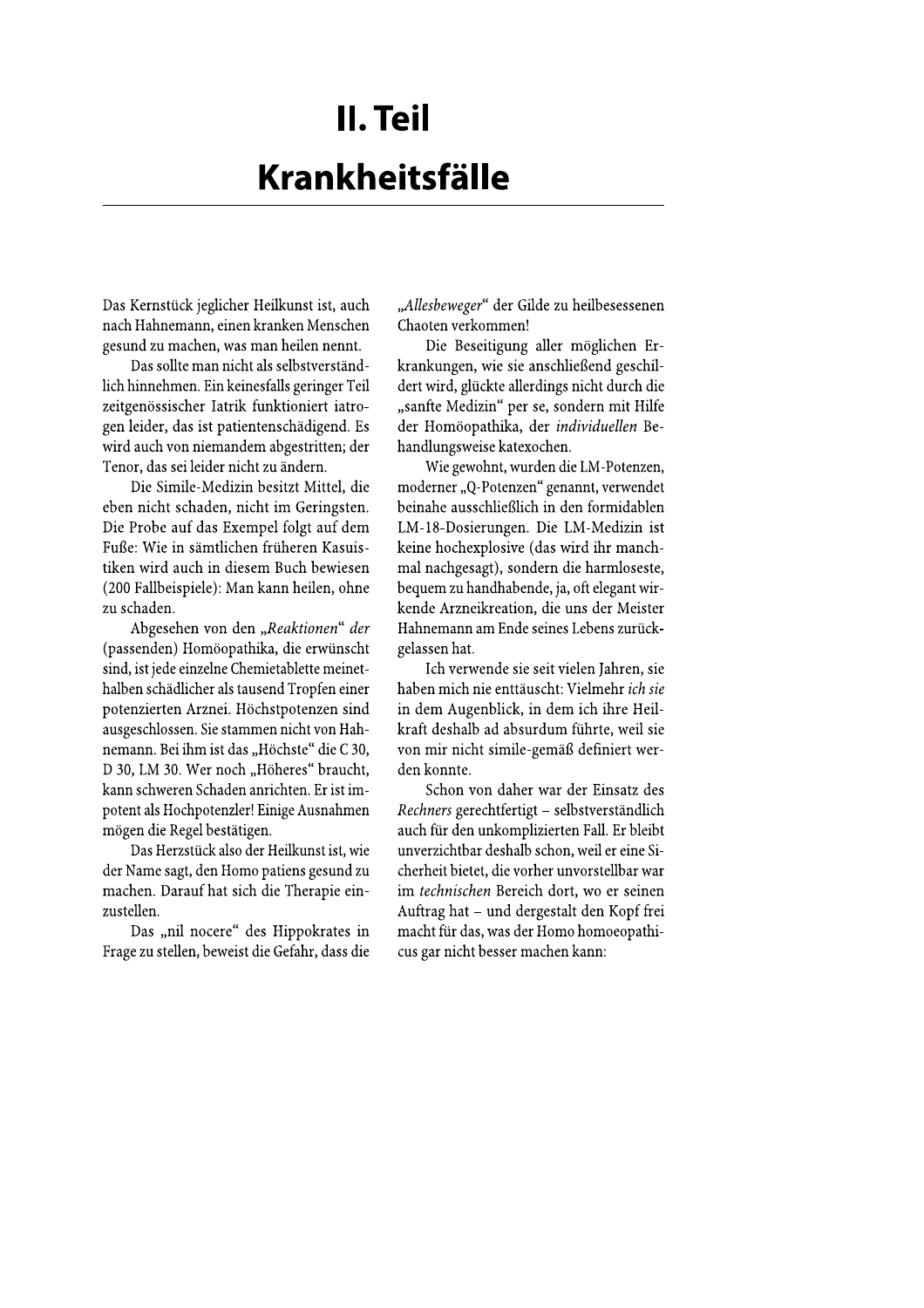Parat zu sein für einen immerwährenden Denkprozess im Rahmen seiner Mittelwahl. Eine im Grunde unerlässliche, doch faszinierende Tätigkeit, die durch immer bessere Heilergebnisse belohnt wird.

Jede Sprechstunde, jede Ausarbeitung eines Fragebogens hat für uns eine Stunde der Detektive zu sein. Geistreich, wie gesagt, gar nicht prätentiös präsentiert sich die Reine Lehre in den meisten Fällen. Mögliche Berührungsängste werden immer seltener. Im Übrigen bin ich der Meinung, dass dem Heilkundigen ein Quentchen, ja, eine Portion Heilermut wohl ansteht; das gehört sich so. Es handelt sich um eine elementare Tugend, die immer weniger auf die Probe gestellt wird, je mehr man - wir sprechen ja von der Homöotherapie - dieselbe in den Griff bekommt.

Und hier genau bietet uns der Computer, die Computer-Homöopathie insgesamt, eine nicht hoch genug einzuschätzende, eine unvergleichliche Unterstützung an!

Um die Farbigkeit der Fallschilderung zu gewährleisten und keine Langeweile aufkommen zu lassen, werden die einzelnen Krankengeschichten regellos in Hinsicht auf die Diagnose und Schwere der Störung aufgeführt. Die Fremdfälle später machen dabei keine Ausnahme.

Die Grundgesetze der Reinen Lehre gelten auch für den Kasuistikblock 2.

Diese letzteren Fälle stammen aus der Literatur unserer Vorgänger. Sie sind klassisch homöopathisch angelegt. Allerdings wurden kaum LM-Stärken verwendet, sondern andere Hochpotenzen, aber auch mittlere und tiefe Potenzen.

Der Unterschied zum Kasuistikblock 1 liegt darin, dass die meisten der hierher gehörenden Krankengeschichten weniger anstrengend in der Ausarbeitung waren. Sie wurden ja nur auf ihre "Richtigkeit" geprüft. Das will sagen, mit Hilfe der Computer-Homöopathie wurde das Ganze jeweils "nachvollzogen" mit dem Ergebnis, dass dieses Ganze Fall für Fall für die damaligen Verhältnisse gekonnt in vieler Hinsicht aufbereitet war. Die Heilung gelang durch die Kunst der Simile-Wahl.

Und für uns Nachfahren ist das der Beweis einer reproduzierbaren, überzeugenden Heilmethode seit dem Auftreten Hahnemanns vor 200 Jahren:

Eine Wissenschaft, die sich, ich nenne das bewusst so, die Lehrmedizin bis zum heutigen Tage nur zum Beispiel nehmen kann - sie, die immer noch "der wurmstichigen Zellularpathologie" anhängt, bei näherem Hinsehen im Prinzip unverbesserlich reaktionär daraufloskuriert!

#### Hier vorerst ein Simile-Tipp:

Der Bürger der BRD, nach dem Zweiten Weltkrieg mit der schulmedizinischen Allopathie aufgewachsen und entsprechend versorgt, hat allemal mit "Schädigungen" unterschiedlichster Couleur zu rechnen (Impfungen, Unterdrückungen von Krankheiten aller Art, Hormonangriffe etc.).

Kommt dieser Bürger zu uns, gesetzt den Fall wegen eines schon lange andauernden, chronischen Leidens, hat er sicherlich vieles von dem oben genannten mitgemacht, in welcher Manier auch immer. Unsere Großanamnesen - Computer-Homöopathie - bringen davon allezeit allerlei an den Tag. Die Schlussfolgerung:

Vor alle "Similia", die sich zu erkennen geben, kann man, sollte man Sulfur als erstes Homöopathikum setzen! Jawohl, diese Arznei fungiert oft als erstes, vielleicht "oberstes" Simile: Sulfur hat in einer speziellen Funktion zu den gravierenden iatrogenen Schädigungen den besten Bezug. Die erste Medikation kann immer der Schwefel sein -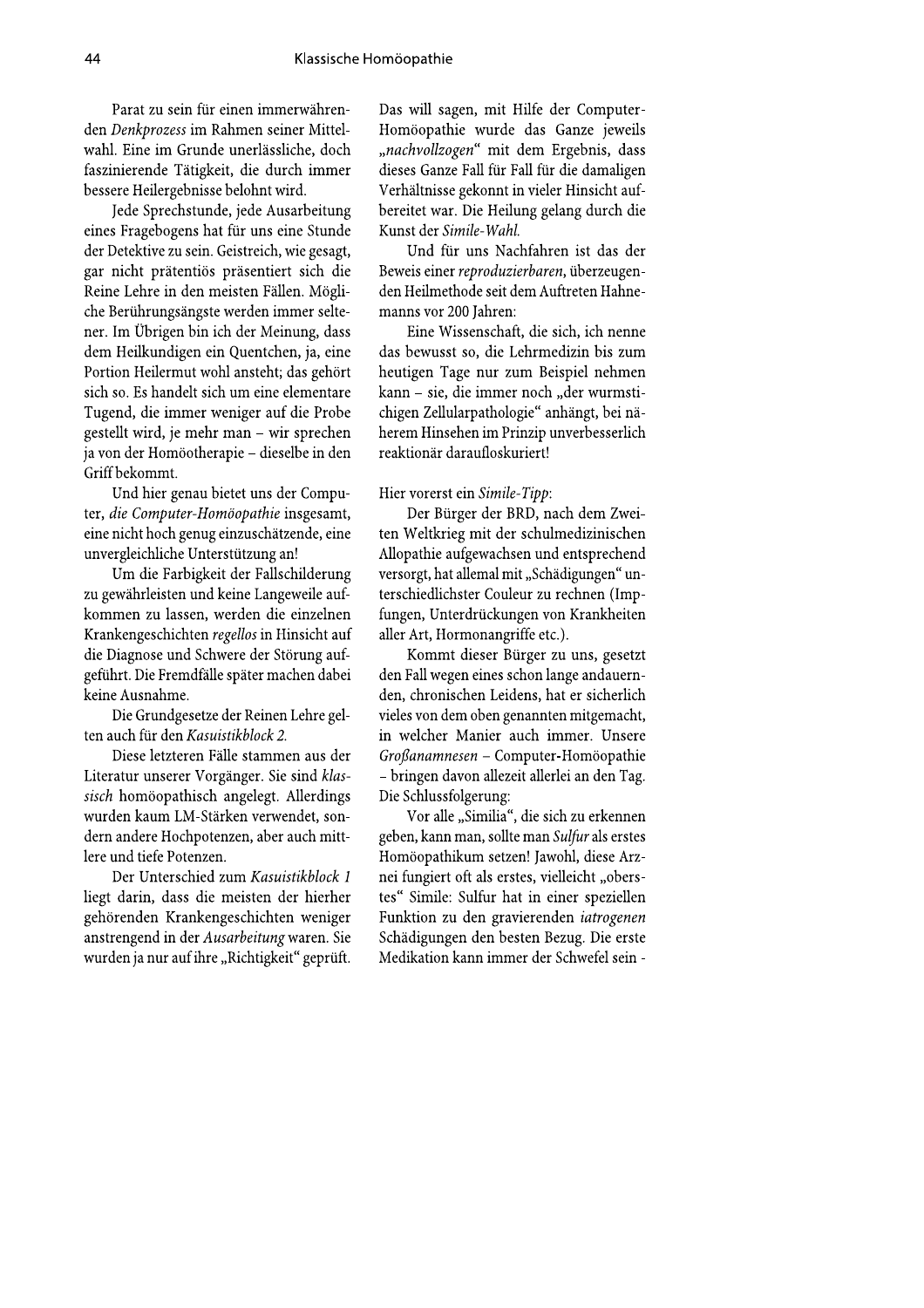unbeschadet im Übrigen seiner möglichen wahren Simile-Fähigkeit im jeweiligen Fall. Nicht selten modifiziert dieser (in der LM 18 zumeist) mancherlei Symptomdaten, ändert sie oder bessert sie zugleich; auch eine Verschlechterung kann auftreten. Das ausgefüllte Beiblatt dann bringt es an den Tag in jedem Fall. Merke: Die Simile-Behandlung danach erfolgt natürlich nach den bekannten Regeln ihrer Kunst. Hat diese quasi probeweise Medizinierung nichts bezweckt, hat das den Vorteil zu wissen, dass - per exclusionem dieses hierfür Homöopathikum keines war, ergo von Anfang an nicht im Rennen war.

Fall 1: Frau 61 Jahre, kommt in die Sprechstunde. Der von ihr ausgefüllte und von mir bereits bearbeitete Fragebogen zeigt folgende Symptomatologie: Trigeminusneuralgie seit 1974, das ist seit 12 Jahren. Sie tritt immer stärker in Erscheinung. Tuberkulose Lunge mit vier Jahren; ausgeheilt. 1959 gynäkologische Operation, mit 14 Entfernung des linken Ovariums. 1975 Absetzen der linken Mamma wegen Tumoren und Nachbestrahlung. 1980 Bandscheibenprolaps mit Lähmungserscheinungen; Operation. 25 Jahre lang Migräne links, mit dem Gefühl eines eisernen Ringes um den Kopf, dazu die ordinären Migränezeichen. Als Baby 25 Abszesse am Kopf; viele Gerstenkörner als Kleinkind; später Schweißdrüsenabszess links. Seit Kindheit chronische Verstopfung. 1982 Zwölffingerdarmgeschwüre. Oft an Blasenentzündungen gelitten. Starke Schweißneigung. Wenig Durst. Größe 1,49 m; das gilt uns als "Zwergwuchs"; zumindest wird man sich die relevante Rubrik im Kentschen Repertorium vor Augen führen. Gewicht 53 kg. 1944 Gonorrhö. Seit mehreren Jahren ist der Menseszyklus endgültig vorbei. Zwei Partus; jeweils mit Mastitiden, drei Fehlgeburten. Sexus null. Das war es. Die gute Frau hat

sich im Kaufladen des Lebens nicht gerade das Beste herausgesucht – eben so gehandelt, wie der Mensch sein Karma aufarbeitet; in Schicksalsvarianten, wie es dem Einzelnen zukommt. Auch die Geschlechtskrankheit ist da mit von der Partie. Im Grunde läuft alles karmisch ab. Nur für den Neophyten dürfte das ein Novum sein. Oder man denkt überhaupt über diese "Zufälle" nicht nach.

Lessing, der auch die "Erziehung des Menschengeschlechtes" geschrieben hat, nennt den ernstgemeinten Begriff Zufall eine Gotteslästerung.

Nun denn, die Patientin hat eine Menge aufgeboten an Krankheitsprozessen. Dabei ist sie jeweils so versorgt worden, wie es die moderne Schulmedizin in ihrem Programm hat. Doch ihr gegenwärtiges Problem liegt nur im Kopf: Das ist die Trigeminusneuralgie, sie ist die größte Plage geworden. Diese will die Frau kuriert bekommen; und auch ich lenke mein Hauptaugenmerk auf dieselbe in der ersten Sprechstunde. Es stellt sich heraus, dass das Leiden zum ersten Mal überhaupt in Erscheinung getreten war etwa sechs Wochen nach der erfolgreichen Behandlung seit der seit vielen Jahren bestehenden Migräneerkrankung. Donnerwetter, das musste näher geklärt werden. Beginn also der "hochnotpeinlichen" Befragung fast wie zu Zeiten der Inquisition der Ecclesia militans damaliger Provenienz ... und was jetzt besser geworden ist. Durch unsere Interrogation wurde allerdings nicht die Seele gerettet wie anno dazumal, doch die Neuralgie verschwand in kurzer Zeit.

Die Fakten: Die Migräne war damals also gleich verschwunden, die Neuralgie dafür erschienen und seit 12 Jahren vorhanden. Da wird dem Homöotherapeuten warm ums Herz. Er erlebt handgreiflich einen Stellvertreterkrieg. Er muss nur noch wissen, wie damals gefochten wurde, mit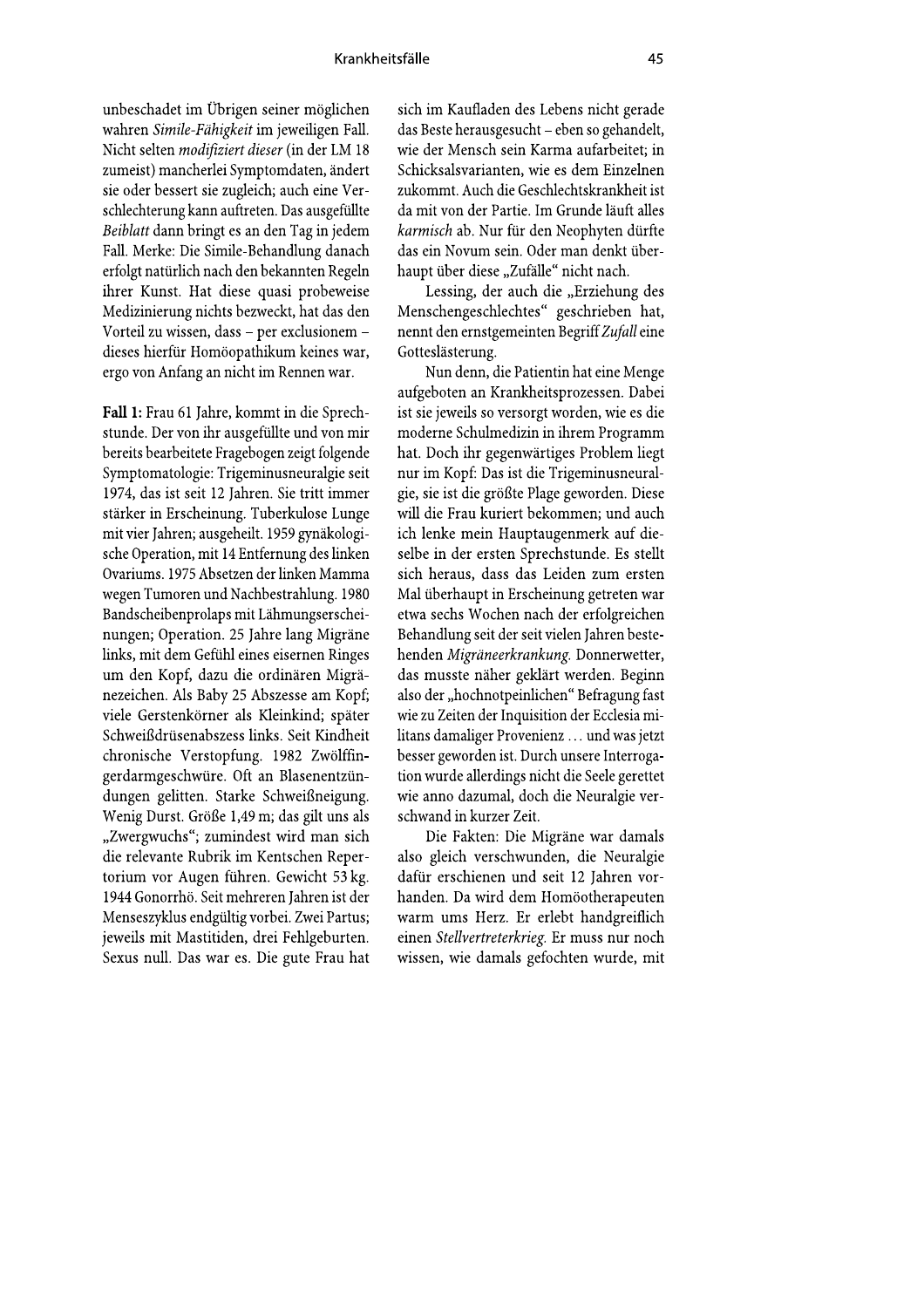# **Sachregister**

Hinweis: Die Zahlenangaben beziehen sich auf die Buchseite; dort ist auch die Nummer des jeweiligen Krankeitsfalles verzeichnet. Die klinische Diagnose ist approximativ zu verstehen und meist nur der technische Einstieg für größere und hintergründige Zusammenhänge.

#### $\mathbf{A}$

Abszess-Geschwür; subakut, Hepar sulfuris 673 (162) Ad bonam mortem; Nierenleiden, Arsenicum album (repet.) 397 (91) Ad bonam mortem; Alterskachexie, Arsenicum album 402 (92) Agrypnie nervöse; refraktär, Opium 314  $(68)$ Alopecia areata; chronisch, Sulfur 301 (63) Alopecia totalis; chronisch, Pyrogenium 368 (86) Analfissur; refraktär, Ratanhia 668 (157) Analfistel; chronisch, Silicea 84 (31) Analfistel, Narbenkeloide; refraktär, Silicea, Tuberculinum 100 (8) Angina membranacea, siehe Krupphusten Angina pectoris; chronisch, Sulfur 655  $(143)$ Angina tonsillaris, siehe Tonsillitis Anorexia nervosa; chronisch, Nux vomica  $89(4)$ Arthritis, siehe Gelenkrheuma

bichromicum 638 (127) Asthma bronchiale; chronisch, Arnica 640  $(132)$ Asthma bronchiale; chronisch, Arsenicum album 642 (135) Asthma bronchiale; chronisch, Cannabis sativa 702 (193) Asthma Millari; subakut, Cuprum 525 (109) Asthma spastisch; chronisch, Medorrhinum 482 (102) Asthma spastisch; refraktär, Lycopodium 662 (149) Augen, Netzhauterkrankung; rezidivierend, Phosphor 315 (69) Augen, Neuralgie linker Augapfel, refraktär, Spigelia 517 (108)

Asthma bronchiale; chronisch, Kalium

#### B

Bindehautentzündung, siehe Conjunctivitis Blasenentzündung; chronisch, Harnröhrenstenose, Phosphor 103 (9) Blasenentzündung; chronisch, Dulcamara  $149(18)$ Blasenentzündung; chronisch, Sulfur 210 (36) Blasenentzündung; hoch fieberhaft, chronisch, Sulfur 246 (48) Blasenentzündung; subakut, Nux vomica, Sulfur 379 (87 c) Blasenschwäche, siehe Inkontinenz Blase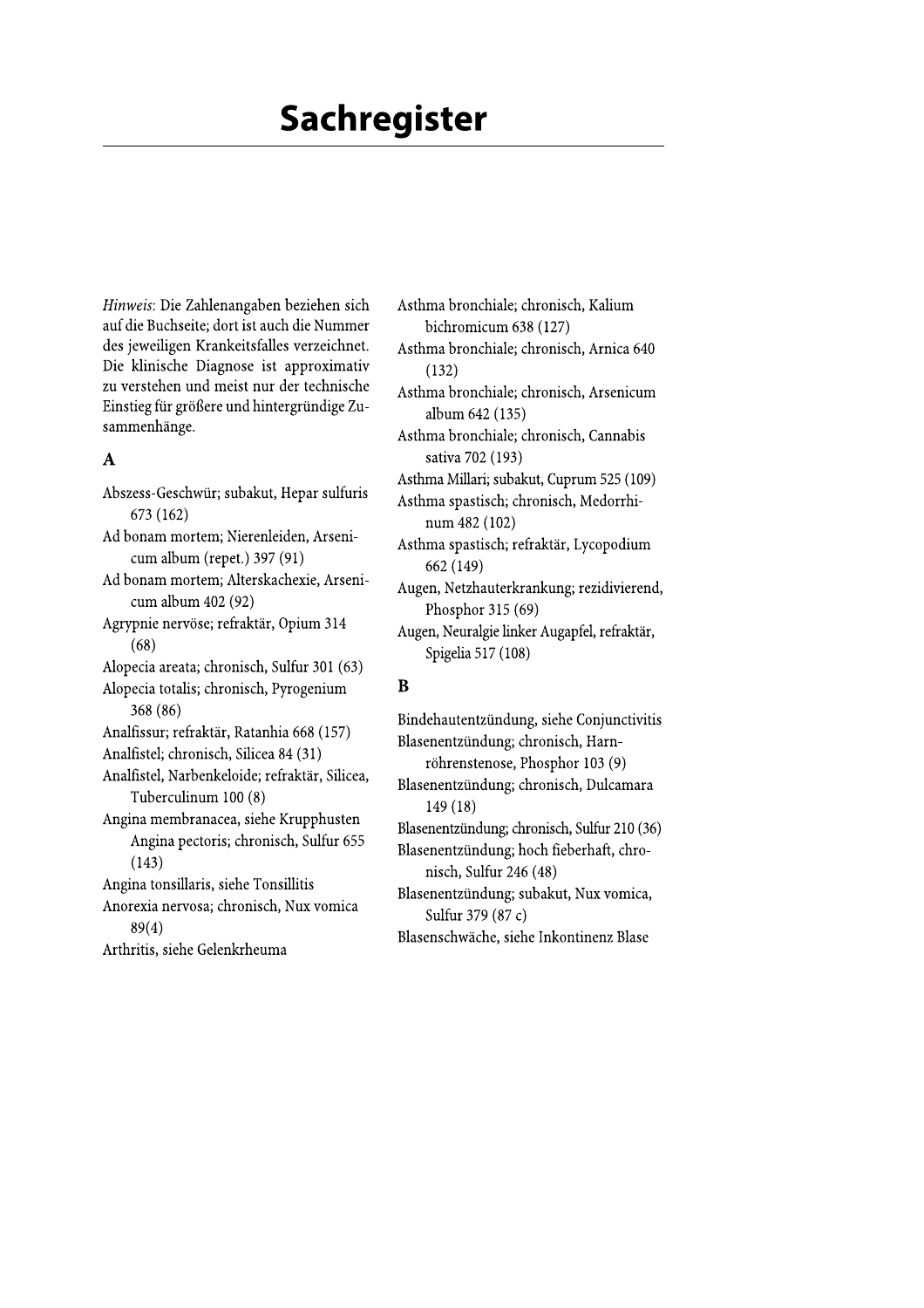Blepharitis-Conjunctivitis; chronische Ophthalmie, Tuberculinum, Graphites  $135(16)$ Brechdurchfall; subakut, Arsenicum album 666 (154) Bronchitis; fieberhaft, spastisch, Tartarus emeticus 171 (26) (vgl. 352 (80)) Bronchitis; chronisch, Sulfur 234 (44) Bronchitis; fieberhaft, spastisch, subakut, Pleuritis, Sulfur, Bryonia 255 (50) Bronchitis; hochfieberhaft, Sulfur 338 (76) Bronchitis; hochfieberhaft, refraktär, Carbo vegetabilis 680 (170)

#### $\mathbf C$

Calcaneussporn links; refraktär, Rhus toxicodendron 365 (85) Cephalgie; chronisch, Phosphor 243 (47) Cephalgie; akut, Nux vomica 270 (56) Cephalgie; chronisch, Sepia 658 (145) Cephalgie; chronisch, Lachesis 704 (194) Cephalgie; chronisch, Belladonna 614 (122) Cholecystitis; hochfieberhaft, Bryonia 509  $(107)$ Cholera nostras; subakut, Aconit 676 (166) Colitis ulcerosa; chronisch, Mercurius corrosivus, Tuberculinum 58 (Fall E) Colitis ulcerosa; chronisch, Mercurius corrosivus 151 (19) Commotio cerebri, siehe Gehirnerschütterung Conjunctivitis, Blepharitis; chronisch, Tuberculinum 264 (54) Conjunctivitis, akut, Aconit 641 (133) Conjunctivitis, Blennorrhoe; Mercurius solubilis 705 (196)

#### D

Darmerkrankung; chronisch, siehe Diarrhö Darmerkrankung; chronisch, Asa foetida 574 (116)

Darmerkrankung; chronisch, siehe Diarrhö Decubitus-Phänomen; subakut, Arnica 677  $(167)$ Depressive Verstimmungen; chronisch, Nux vomica 24 Diarrhoe; chronisch, Nux vomica 145 (17) Diarrhoe; chronisch, Calicum carbonicum 603 (121) Diarrhoe; refraktär, z. B. Ruhr, Nux vomica 661 (148) Diphtherie; subakut, Apis 683 (175) Dysmenorrhoe; chronisch, Lac caninum  $225(41)$ 

#### $E$

Ekzem urtikarielles: refraktär, Nux vomica  $214(37)$ Epilepsie; chronisch, Thuja 117 (12) Epilepsie (Jackson); refraktär, Ledum 497  $(105)$ Erbrechen bei Fieber; chronisch, Morbillinum, Tuberculinum 50 (Fall D) Erkältungskrankheiten; chronisch, Sulfur  $110(10)$ Erkältungskrankheiten; chronisch, Sulfur 324 Erkältung; subakut, Sulfur 378 (87 a) Erkältung; refraktär, Sulfur 379 (87 b) Erysipel; rückfällig, Apis 670 (159) (repet.)

#### $\mathbf{F}$

Feigwarzen; anal, genital, Acidum nitricum, Sulfur 164 (23) Fersensporn, siehe Calcaneussporn Flechten; chronisch, rechter Arm, Petroleum 638 (128) Flechten; chronisch, Hände, Sepia 639  $(129)$ Fluor; chronisch, Lilium tigrinum 688  $(180)$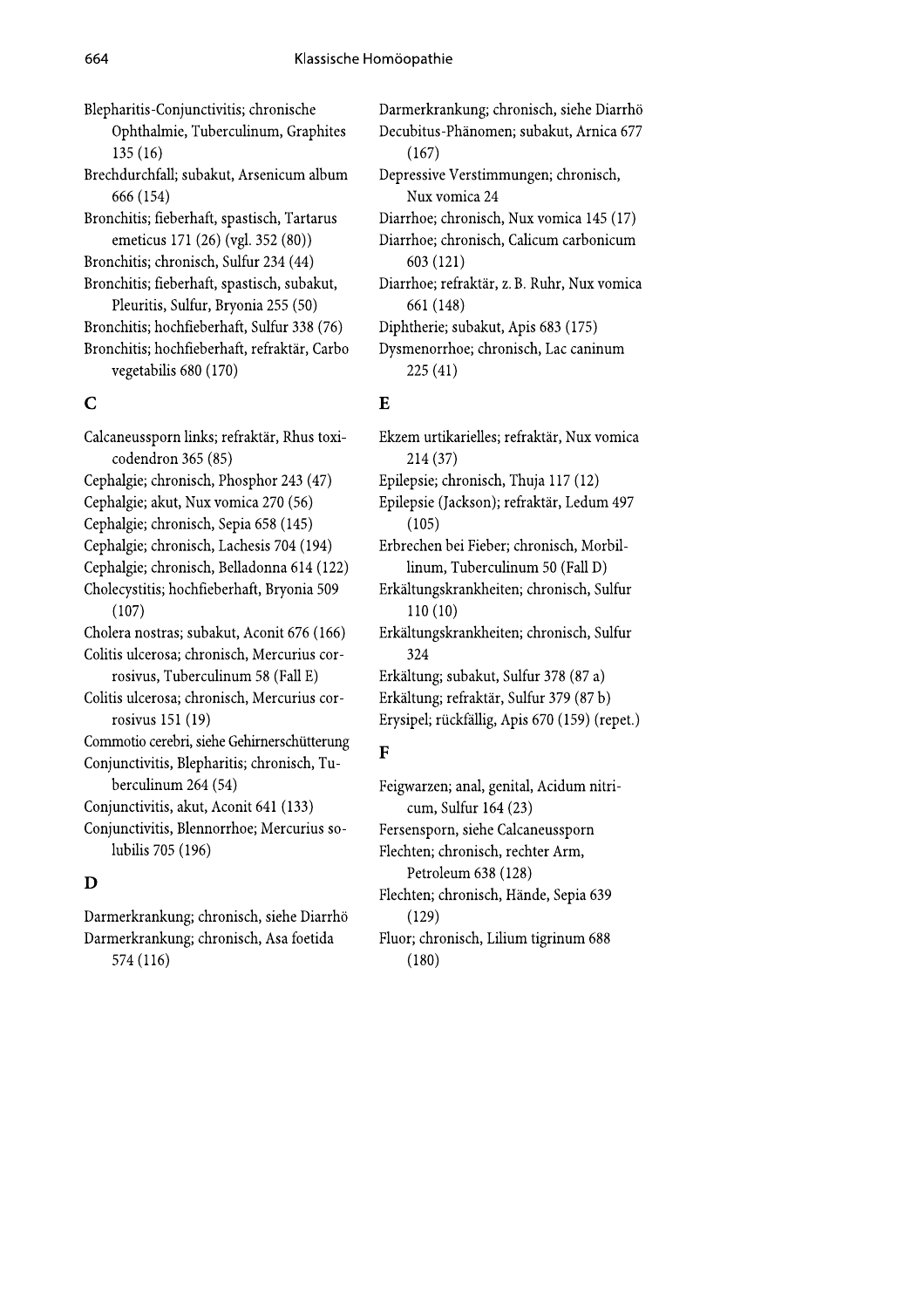Füße; eiskalte, refraktär, Hepar sulfuris 38  $(Fall A)$ Fußverletzung; refraktär, Arnica 678 (168)

## G

Gallenblasenentzündung, siehe Cholecystitis Gastrische Beschwerden; refraktär, Arsenicum album 199 (33) Gastroenteritis; subakut, Arsenicum album  $238(45)$ Gastroenteritis, siehe Brechdurchfall Gehirnerschütterung; subakut, Arnica 492  $(104)$ Geisteskrankheit, siehe Liebeskummer, siehe Irrsinn Gelbsucht, siehe Ikterus Gelenkrheuma bei Ophthalmie; refraktär, Rhus toxicodendron 597 (120) Gelenkrheuma, mit Herzbeteiligung; refraktär, Kalmia 660 (147) Gelenkrheuma, refraktär, Colchicum 675  $(165)$  (repet.) Grippaler Infekt, Stickhusten; refraktär, Sulfur 230 (43) Grippaler Infekt; rezidivierend, Sulfur 263 (53) Grippaler Infekt; subakut, Mercurius solubilis 321 (71a)

## $H$

Haarausfall, siehe Alopecia areata Hallux valgus; chronisch, Pulsatilla 273  $(57)$ Halsentzündung, siehe Tonsillitis Halswirbelsäulen-Verletzung; akut, Calcium carbonicum 694 (185) Harnwegsinfekt, siehe Blasenentzündung Hauskatze, schwarz; Arzneidiagnose Mercurius corrosivus 156 (20) Hautallergien; refraktär, Sulfur 205 (35) Hautausschlag, siehe auch Art

Hautausschläge; chronisch, Arsenicum album 689 (181) Hepatitis; refraktär, Pulsatilla 356 (81) Hepatitis; chronisch, Acidum nitricum 361  $(84)$ Hernie, siehe Leistenbruch Herpes zoster; subakut, Rhus toxicodendron 239 (46) Herpes zoster; refraktär, Rhus toxicodendron, Ranunculus 319 (70) Herzinfarkt; Sulfur 417 (96) Herzkrankheit; rheumatisch, Magnesium phosphoricum 588 (119) Herz-Kreislauf-Beschwerden; subakut, Arsenicum album 169 (25) Herz-Lungen-Leiden; chronisch, Sulfur 276  $(58)$ Herzrhythmusstörung; chronisch, Thuja 409 (94) Hörsturz; refraktär, Sulfur 391 (90) Husten, siehe Laryngotracheitis Hydrämie, "Wasserstau", chronisch, Pulsatilla, Natrium muriaticum 193 (32) Hydrocephalus; subakut, Apis 651 (141)

# $\mathbf{I}$

Ikterus, siehe Hepatitis Infekte, siehe grippaler Infekt, Erkältungskrankheiten Inkontinenz, Blase; chronisch, Ferrum metallicum 641 (134) Irrsinn nach Entbindung; Hyoscyamus 637  $(125)$ Irrsinn nach Liebeskummer; Hyoscyamus 637 (126) Irrsinn; akut, Stramonium 667 (155) Ischialgie; refraktär, Arsenicum album 686  $(178)$ Ischialgie; chronisch, Rhus toxicodendron 691 (183)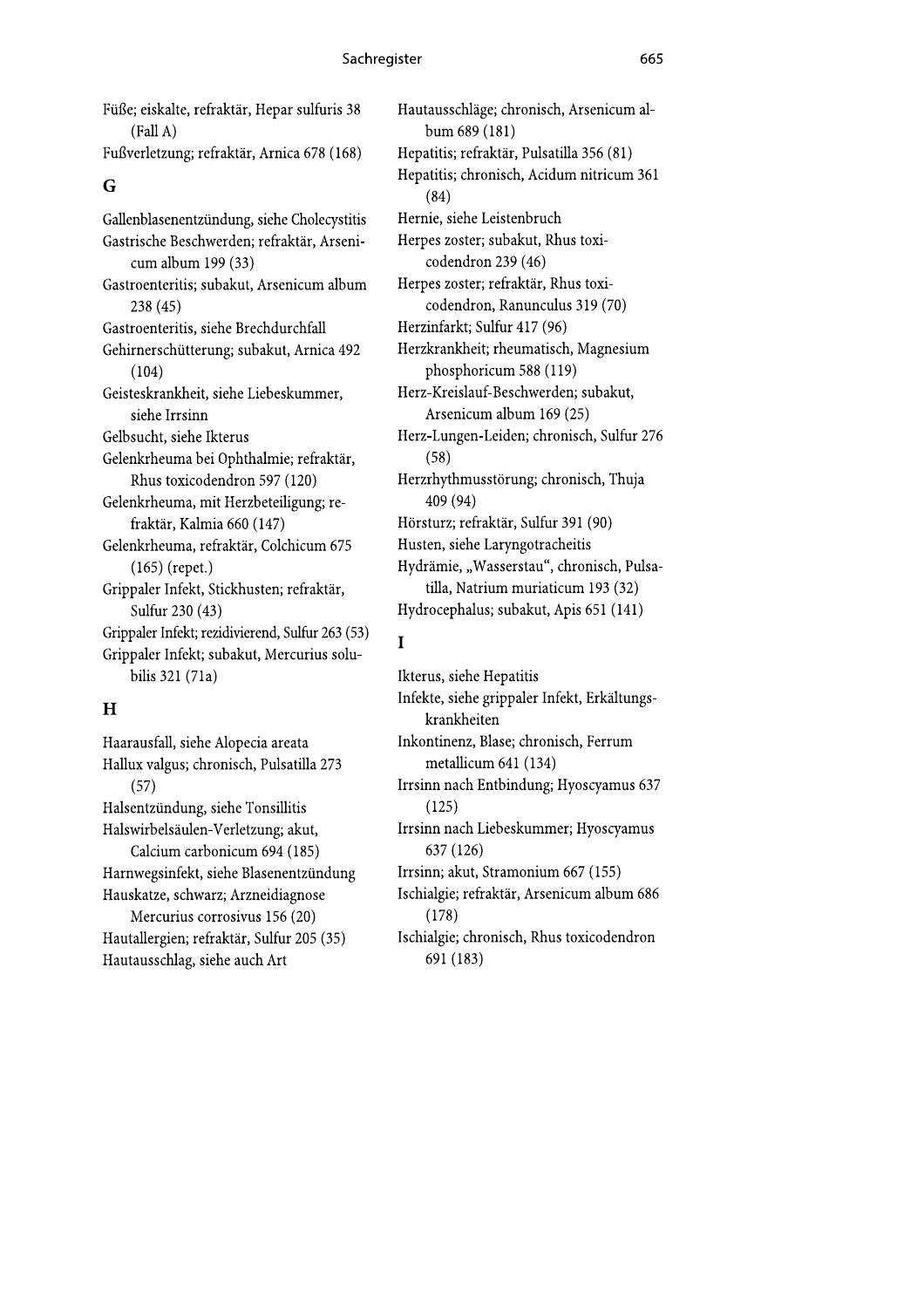# $\overline{\mathbf{K}}$

Kindbettfieber; Belladonna 629 (124) Kinderlosigkeit; chronisch, Lac caninum  $113(11)$ Kinderlosigkeit; chronisch, Medorrhinum  $125(14)$ Kinderlosigkeit; chronisch, Nux vomica  $158(21)$ Kinderlosigkeit; chronisch, Nux vomica 384 (89) Kinderlosigkeit; chronisch, Tuberculinum 450 (100) Klimakterische Beschwerden; Phosphor  $92(5)$ Klimakterische Beschwerden; chronisch, Phosphor 191 (31) Klimakterische Beschwerden; chronisch, Lachesis 657 (144) Kopfmalaisen; chronisch, Nux vomica, Sulfur 80 (2) Kopfneuralgien; chronisch, Pulsatilla 665  $(152)$ Kopfschmerzen, siehe Cephalgie "Krätze", siehe Psora Kreuzschmerzen; akut, Rhus toxicodendron  $333(75)$ Kreuzschmerzen; refraktär, Thuja 348 (79) Krupphusten; subakut, Hepar sulfuris 488  $(103)$ Krupphusten; akut, Aconit 223 (40) Kurzsichtigkeit; Tuberculinum 298 (62) L

## Lähmung rechter Oberarm; Rhus toxicodendron 562 (114) Laryngotracheitis; subakut, Sulfur 323  $(72)$ Laryngotracheitis; refraktär, Lachesis 683  $(174)$

Leistenbruch; Psorinum 554 (113) Leistenhernie; eingeklemmt, Veratrum album 695(187) Liebeskummer; Hyoscyamus 637 (126) Lues, siehe syphilitische Erkrankung Lumbago, siehe Kreuzschmerz Lungenentzündung; Veratrum album 584 (118); unterdrückt, 305 (64) Lungen-Rippenfellentzündung; Bryonia 700 (191) Lungenentzündung; typhöse, Rhux toxicodendron 710 (200) Lungensucht; schleimige, Stannum 653  $(142)$ Lungentuberkulose; chronisch, Stannum 541 (111)

# M

Magen-Darm-Erkrankung; chronisch, Arsenicum album, Pyrogenium 129  $(15)$ Magen-Darm-Erkrankung; akut, Lycopodium 358 (82) Magen-Darm-Erkrankung; akut, Pulsatilla  $360(83)$ Magengeschwüre; chronisch, Kreosot 668  $(156)$ Magengeschwüre; chronische, Nux vomica  $98(7)$ Magengeschwüre; chronisch, Phosphor 692  $(184)$ Magenleiden; chronisch, Bryonia 645 (138) Magenkrämpfe; chronisch, Arsenicum album 663 (151) Mammaknoten; nach Verletzung, Conium 644 (137) Mammaknoten; hartnäckig, Silicea 704  $(195)$ Mammaknoten; subakut, suspekt, Conium 706 (197)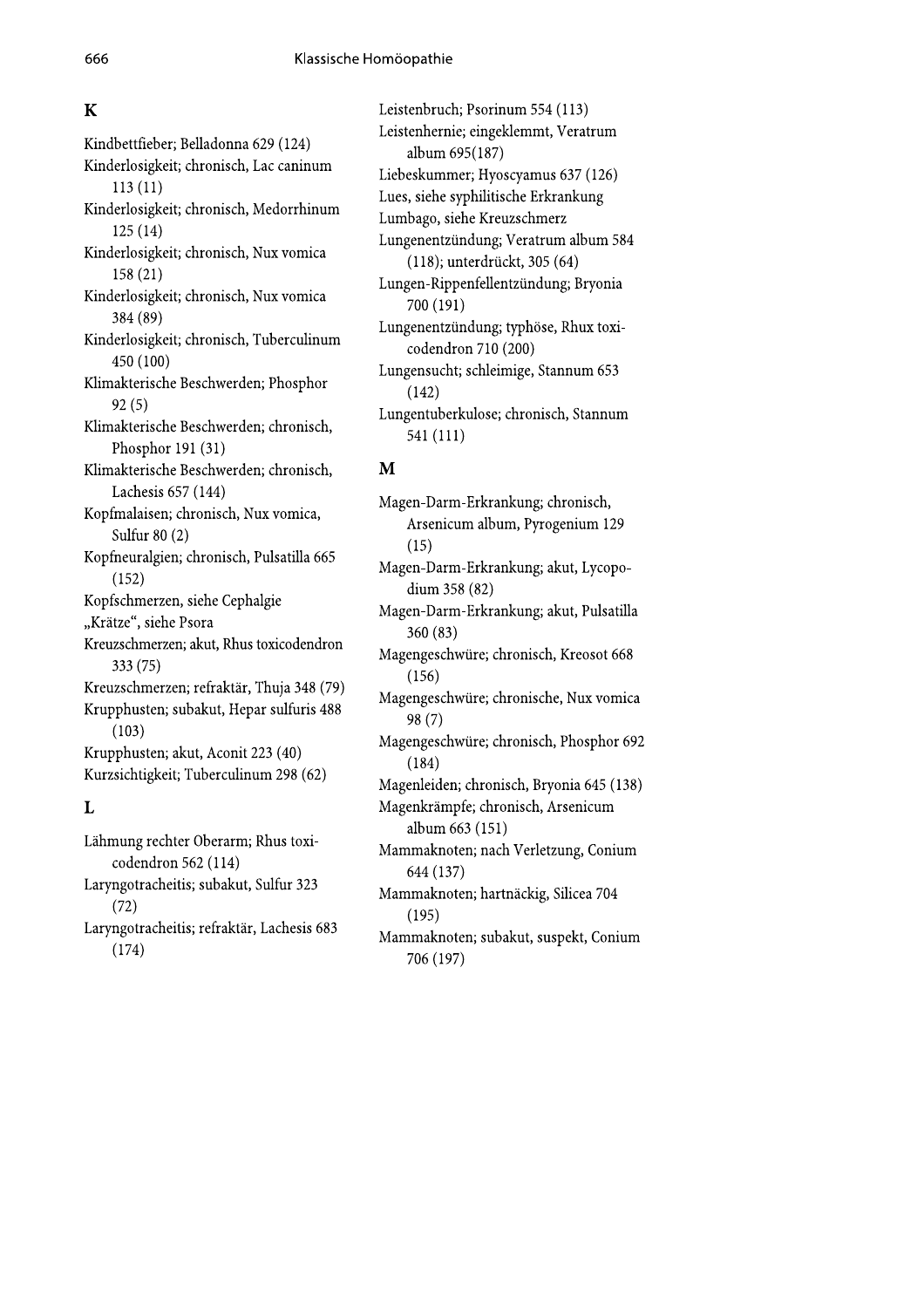Marasmus, siehe Wahnsinn, stupider Metrorrhagien, siehe Klimakterium Migräne; chronisch, Tuberculinum 161 (22) Migräne; chronisch, Lachesis 345 (78) Migräne; chronisch, Pulsatilla 659 (146) Milchallergie; refraktär, Thuja 266 (55) Miliaria; Schweißfriesel; refraktär, Rhus

toxicodendron 671 (160) Multimorbidität; chronisch, (hier keine Arzneien) 341 (77)

Muskel- und Gelenkrheumatismus; chronisch, Lachesis 188 (30) Myomkrankheit: Tuberculinum 411 (95) Myopie, siehe Kurzsichtigkei

#### N

Nagelpilz, siehe Onychomykose Nebenhöhlenerkrankungen, siehe Sinusitis Nephritis, siehe Nierenentzündung Nephrolithiasis, siehe Blasenentzündung Nephrolithiasis, siehe Nierensteine Netzhauterkrankung, siehe Augen Neuralgie, siehe Örtlichkeiten Neurodermitis atopica; Sulfur, Thuja 183 (29) Neurodermitis atopica; Psorinum 259 (52) Neurodermitis atopica; Thuja 306 (65) Neurodermitis atopica, nachfolgend Alopezie; Tucerkulinum, Arsenicum album 429 (97) Nierenentzündung; subakut, Hepar sulfuris

674 (164) (repet.) Nierensteinkoliken; chronisch, Sarsaparilla 698 (189)

#### $\mathbf O$

Obstipation; chronisch, Opium 682 (173) Obstipation; chronisch, Nux vomica 686  $(177)$ Onychomykose; refraktär, Graphites 287 (59) Osteomyelitis; chronisch, Silicea 669 (58)

#### $\mathbf{p}$

Panaritium ossale; chronisch, Silicea 697  $(188)$ Partusfolgen; Sepia 289 (60) Parulis; refraktär, Pulsatilla 176 (27) Parulis; subakut, Chamomilla 674 (163) Pavor nocturnus; Stramonium 640 (131) Pneumonie, siehe Lungenentzündung Pockenerkrankung; Mercurius solubilis 568 (114) Pruritus; chronisch, Rumex 707 (198) Psora, psychisches Trauma; Ignatia 502  $(106)$ Psora, Gelenkerkrankung; Causticum 547 (112) Psora, Mercurius solubilis 708 (199) Puerperalfieber, siehe Kindbettfieber Pyelonephritis, siehe Blasenentzündung

# $\overline{\mathbf{R}}$

Rektumvorfall; subakut, Arsenicum album 407 (93) Rektumvorfall; refraktär, Thuja 681 (171) Rheumatismus, siehe Gelenkrheuma Rückenmarksleiden, siehe Spinalirritation Ruhr; refraktär, Mercurius corrosivus 687  $(179)$ Ruhrartige Durchfälle; akut, Mercurius corrosivus 702 (192)

#### $\mathbf S$

Sinusitis, Blepharitis; chronisch, Sulfur, Tuberculinum 218 (39) Sinusitis, Stockschnupfen; chronisch, Sulfur 308 (66) Skrofulose, siehe Psora Spinalirritation; chronisch, Thuja 651 (140) Syko-syphilitische Erkrankung; chronisch, Aurum metallicum 531 (110) Syphilitisch-rheumatische Erkrankung; Kalmia 643 (136)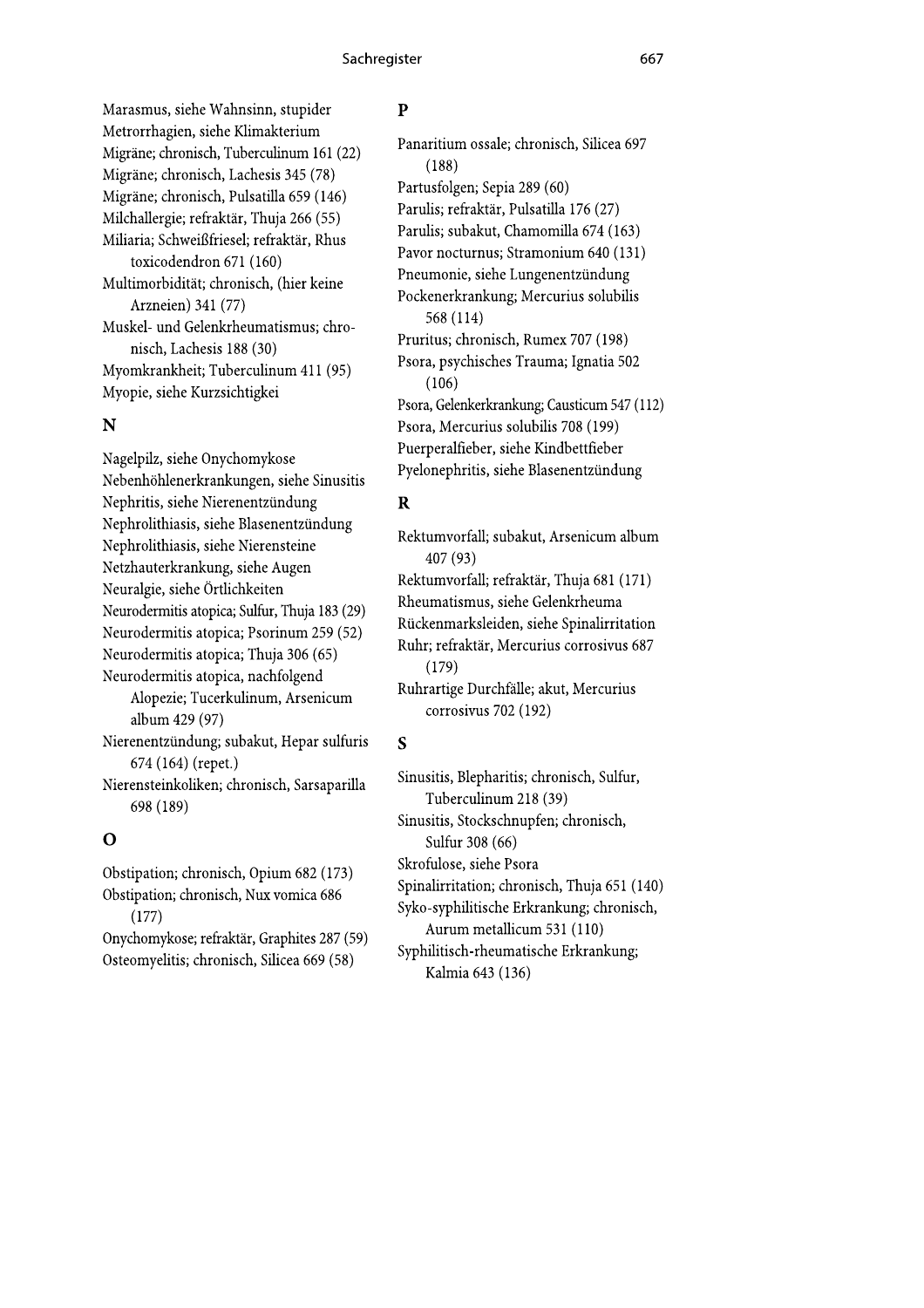## **SCH**

Scharlach-Diphtherie-Nephritis; subakut, Digitalis 476 (101) Scharlach; subakut, Anasarka, Apis 672 (161) Scharlach; subakut, Anasarka, Belladonna 690 (182) Schlaflosigkeit, siehe Agrypnie Schleudertrauma Genick; chronisch, Hypericum 122 (13) Schluckauf, Singultus; refraktär, Sepia 639  $(130)$ Schwerhörigkeit; chronisch, Graphites 682  $(172)$ Schwindel, siehe Vertigo

# **ST**

Steißbeinverletzung; refraktär, Symphytum 685 (176) Sterilität, siehe Kinderlosigkeit Stockschnupfen, siehe Sinusitis Stoffwechselerkrankung; chronisch, Tuberculinum 290 (61) Struma nodosa; Tuberculinum 436 (98) Stuhlverstopfung, siehe Obstipation

#### T

Tetanie, Herzanfall; Nux vomica 203 (34) Thrombophlebitis, siehe Venenleiden Todesfälle durch Homöopathie? 2 Patientenschicksale, 249 (49) Tonsillitis; subakut, Lachesis 42 (Fall B) Tonsillitis; hochfieberhaft, Arsenicum album  $45$  (Fall C) Tonsillitis; hochfieberhaft, Sulfur 180 (28) Tonsillitis; subakut, Mercurius solubilis  $217(38)$ Tonsillitis; hochfieberhaft, Sulfur 321 (71 b)

Tonsillitis; hochfieberhaft, Lachesis 328 (74)

Tonsillitis; hochfieberhaft, Belladonna 679  $(169)$ Trauma; psychisch, siehe Psora Trigeminusneuralgie; chronisch, Sulfur 78(1) Trigeminusneuralgie; chronisch, Pulsatilla 695 (186) Tuberculinum-Krankheiten 647 (139 a, b, c, d)

#### $\mathbf{U}$

Übelkeit; refraktär in der Schwangerschaft, Mercurius solubilis 663 Übelkeit; in der Schwangerschaft, refraktär, Cocculus 666 (153) Überreaktionen auf hom. Arzneipotenzen bei Kaspar Hauser, Friederike Hauffe 621 (123 a), 628 (123 b) Ulcera cruris, siehe Venenleiden Ulcera ventriculi, siehe Magengeschwüre

#### $\overline{\mathbf{V}}$

Venenleiden; chronisch, Tuberculinum 95(6) Venenleiden; chronisch, Lachesis, Pulsatilla 381 (88) Verletzungen, siehe Örtlichkeiten Vertigo; refraktär, Borax 312 (67) Vier; ein Fall für 4, Sulfur 439 (99)

## W

Wahnsinn, stupider; Hyoscyamus 578 (117) Windeldermatitis; refraktär, Tuberculinum 228 (42)

#### $\overline{Z}$

Zahnextraktion; Zustand nach, Nux vomica  $257(51)$ Zahnleiden, siehe Parulis Zahnschmerzen;

subakut, Pulsatilla 699 (190)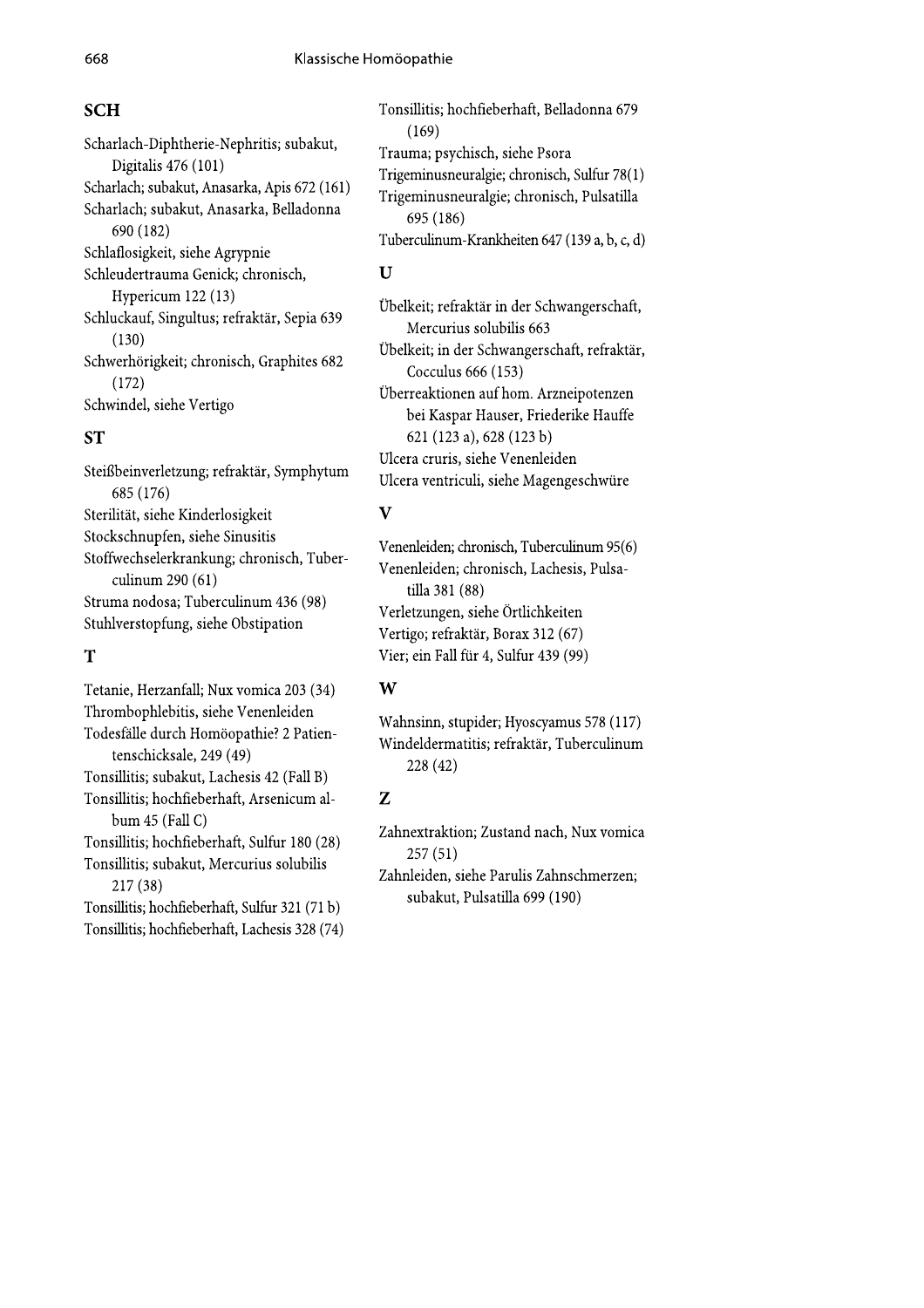# **Arzneimittelregister**

# $\mathbf{A}$

Acidum nitricum; Feigwarzen 164; Hepatitis 361 Aconit; Bronchitis 80 (repet.); (repet. =  $der$ Fall findet sich auch modifiziert in Bd. 3); Cholera nostras 676; Conjunctivitis 641; Krupphusten 223 Apis; Anasarka 672; Diphtherie 683; Erysipel 670 (repet.); Hydrocephalus 651 Arnica; Asthma bronchiale 640; Dekubitus 677; Fuß Verletzung 678; Gehirnerschütterung 492 Arsenicum album; ad bonam mortem 397, 402; Asthma bronchiale 642; Brechdurchfall 666; Gastrische Beschwerden 199; Gastroenteritis 238; Hautausschläge 689; Herz- und Kreislaufbeschwerden 169; Ischialgie 686; Magen-Darm-Erkrankung 129; Magenkrämpfe 663; Neurodermitis 29; Rektumvorfall 407; Tonsillitis 45 Asa foetida; Darmerkrankung 574

Aurum metallicum; syko-syphilitische Erkrankung 531

#### $\bf{B}$

Belladonna; Anasarka 690; Cephalgie 614; Kindbettfieber 629; Tonsillitis 679 Borax; Vertigo 312 Bryonia; Cholecystitis 509; Lungenentzündung 700; Magenleiden 645

# $\overline{C}$

Calcium carbonicum; Diarrhoe 603; HWS-Verletzung 694 Cannabis sativa; Asthma bronchiale 702 Carbo vegetabilis; Bronchitis 680 Causticum; Psora (Krätze-Gelenkrheuma) 547 Chamomilla: Parulis 674 Colchicum; Gelenkrheumatismus 675 (repet.) Cocculus; Übelkeit in der Schwangerschaft 666 Conium; Mammaknoten 644, 706 Cuprum; Asthma Millari 525

# D

Digitalis; Scharlach-Diphtherie-Nephritis 476 Dulcamara; Blasenentzündungen 149

# $\overline{\mathbf{F}}$

Ferrum metallicum: Inkontinenz Blase 641

# G

Graphites; Blepharitis, Conjunctivitis 135; Onychomykose 287; Schwerhörigkeit 682

# $H$

Hepar sulfuris calcium; Abszessgeschwür 673; Füße eiskalt 38; Krupphusten 488; Nierenentzündung 674 (repet.)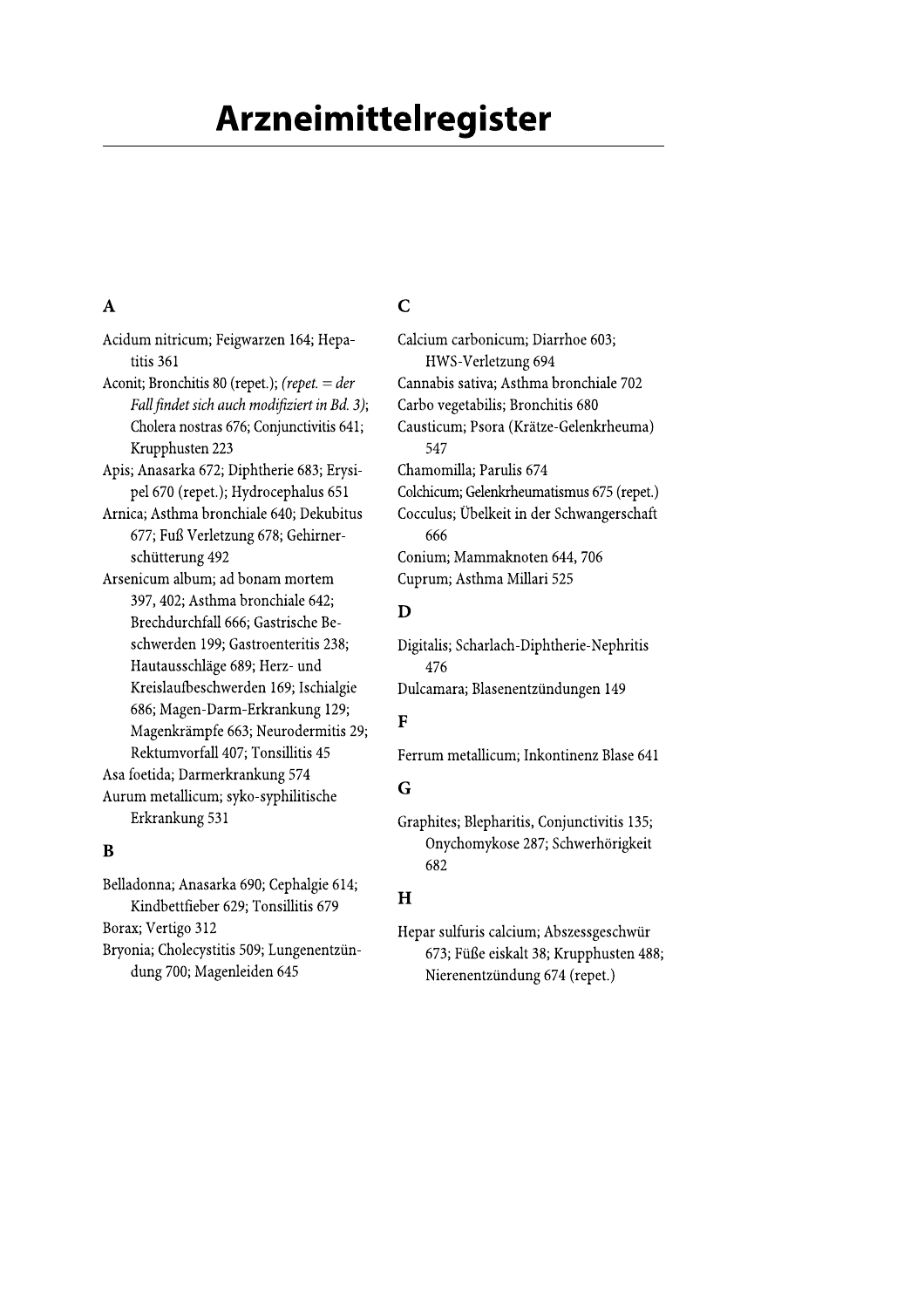Hyoscyamus; Irrsinn 637; Liebeskummer 637; Wahnsinn 578

Hypericum; Schleudertrauma 122

#### $\mathbf I$

Ignatia; Psora (psychisches Trauma) 502

# $\overline{\mathbf{K}}$

Kalium bichromicum; Asthma bronchiale 638

Kalmia; Gelenkrheumatismus 660; syphilitisch-rheumatische Erkrankung 643 Kreosot; Magengeschwüre 668

# $\mathbf{I}$

Lac caninum; Dysmenorrhoe 225; Kinderlosigkeit 113 Lachesis; Cephalgien 704; Klimakterium 657; Laryngotracheitis 683; Migräne 345; Muskel- und Gelenkrheumatismus 188; Tonsillitis 42; Tonsillitis 328; Venenleiden 381 Ledum; Epilepsie (Jackson) 497 Lilium tigrinum; Fluor 688 Lycopodium; Asthma spastisch 662; Magen-Darm-Erkrankung 358

#### M

Magnesium phosphoricum; Herzkrankheit 588 Medorrhinum; Asthma 482; Kinderlosigkeit 125 Mercurius solubilis; Conjunctivitis, Blennorrhoe 705; grippaler Infekt 321; Pockenerkrankung 568; Psora 708; Tonsillitis 217; Übelkeit in der Schwangerschaft 663 Mercurius corrosivus; Colitis ulcerosa 58; Colitis ulcerosa 151; Hauskatze, Krankheit einer H. 156; Ruhr 687, 702 Morbillinum; Erbrechen bei Fieber 50

#### N

Natrium muriaticum; Hydrämie 193 Nux vomica; Anorexia nervosa 89; Blasenentzündung 379; Cephalgie 270; Diarrhoe 145, 661; depressive Verstimmungen 167; Ekzem, urtikariell 214; Kinderlosigkeit 158, 384; Kopfmalaisen 80; Magengeschwüre 98; Obstipation 686; Tetanie 203

# $\mathbf O$

Opium; Agrypnie 314; Obstipation 682

# $\overline{P}$

Petroleum; Flechten 638 Phosphorus; Augen, Netzhauterkrankung 315; Blasenentzündung, Harnröhrenstenose 103; Cephalgien 243; Klimakterium 92, 191; Magengeschwüre 692

Pulsatilla; Hallux valgus 273; Hepatitis 356; Hydrämie 193; Kopfneuralgien 665; Magen-Darm-Erkrankung 360; Migräne 659; Parulis 176; Trigeminusneuralgie 695; Venenleiden 381 Psorinum; Leistenbruch 695; Neurodermitis

259 Pyrogenium; Alopecia 368; Magen-

Darm-Erkrankungen 129

# $\mathbf R$

Ranunculus bulbosus; Herpes zoster 319 Ratanhia; Analfissur 668 Rhus toxicodendron; Calcaneussporn 365; Gelenkrheuma 597; Herpes zoster 239, 319; Ischialgien 691; Kreuzschmerz 333; Lähmung 562; Lungenentzündung 710; Miliaria 671 Rumex; Pruritus 707